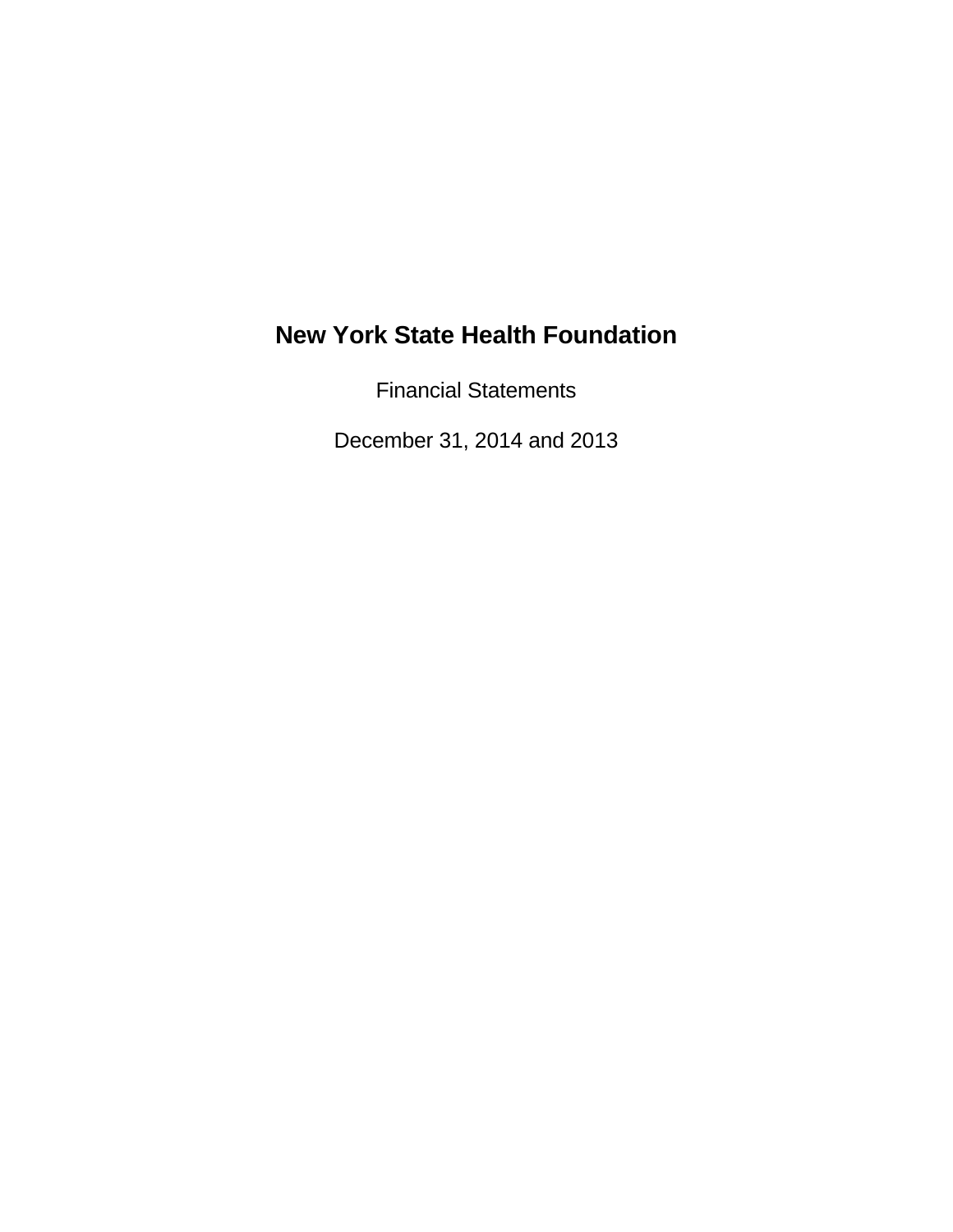



#### **Independent Auditors' Report**

#### **To the Board of Directors of New York State Health Foundation**

We have audited the accompanying financial statements of New York State Health Foundation (the "Foundation") which comprise the statements of financial position as of December 31, 2014 and 2013, and the related statements of activities and cash flows for the years then ended, and the related notes to the financial statements.

#### *Management's Responsibility for the Financial Statements*

Management is responsible for the preparation and fair presentation of these financial statements in accordance with accounting principles generally accepted in the United States of America; this includes the design, implementation, and maintenance of internal control relevant to the preparation and fair presentation of financial statements that are free from material misstatement, whether due to fraud or error.

#### *Auditors' Responsibility*

Our responsibility is to express an opinion on these financial statements based on our audits. We conducted our audits in accordance with auditing standards generally accepted in the United States of America. Those standards require that we plan and perform the audit to obtain reasonable assurance about whether the financial statements are free from material misstatement.

An audit involves performing procedures to obtain audit evidence about the amounts and disclosures in the financial statements. The procedures selected depend on the auditors' judgment, including the assessment of the risks of material misstatement of the financial statements, whether due to fraud or error. In making those risk assessments, the auditor considers internal control relevant to the entity's preparation and fair presentation of the financial statements in order to design audit procedures that are appropriate in the circumstances, but not for the purpose of expressing an opinion on the effectiveness of the entity's internal control. Accordingly, we express no such opinion. An audit also includes evaluating the appropriateness of accounting policies used and the reasonableness of significant accounting estimates made by management, as well as evaluating the overall presentation of the financial statements.

We believe that the audit evidence we have obtained is sufficient and appropriate to provide a basis for our audit opinion.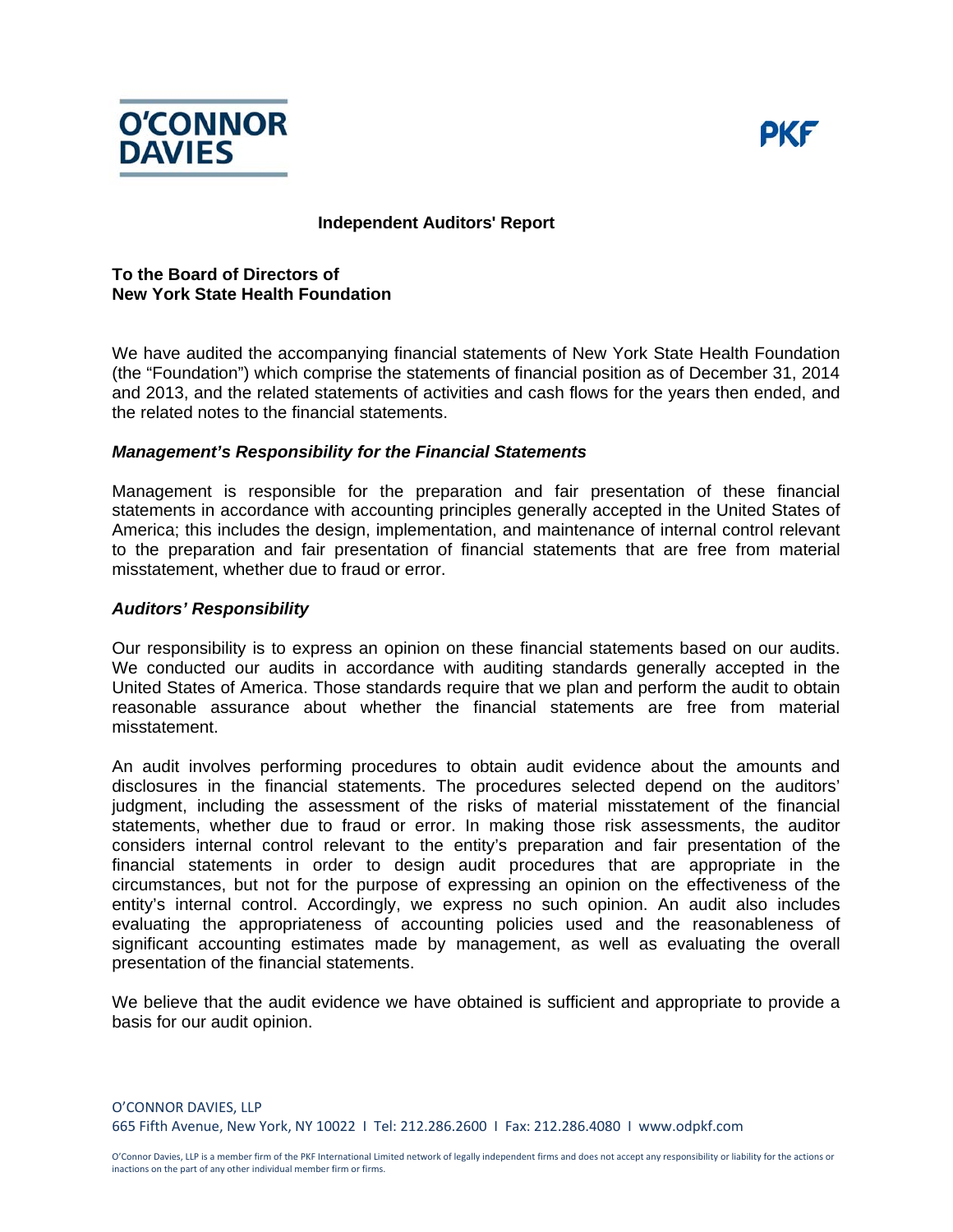#### **To the Board of Directors of New York State Health Foundation**  Page 2

# *Opinion*

In our opinion, the financial statements referred to above present fairly, in all material respects, the financial position of New York State Health Foundation as of December 31, 2014 and 2013, and the changes in its net assets and its cash flows for the years then ended in accordance with accounting principles generally accepted in the United States of America.

# *Report on Supplementary Information*

Our audits were conducted for the purpose of forming an opinion on the financial statements as a whole. The supplementary information on page 13 is presented for purposes of additional analysis and is not a required part of the financial statements. Such information is the responsibility of management and was derived from and relates directly to the underlying accounting and other records used to prepare the financial statements. The information has been subjected to the auditing procedures applied in the audit of the financial statements and certain additional procedures, including comparing and reconciling such information directly to the underlying accounting and other records used to prepare the financial statements or to the financial statements themselves, and other additional procedures in accordance with auditing standards generally accepted in the United States of America. In our opinion, the information is fairly stated in all material respects in relation to the financial statements as a whole.

O'Connor Davies, UP

May 12, 2015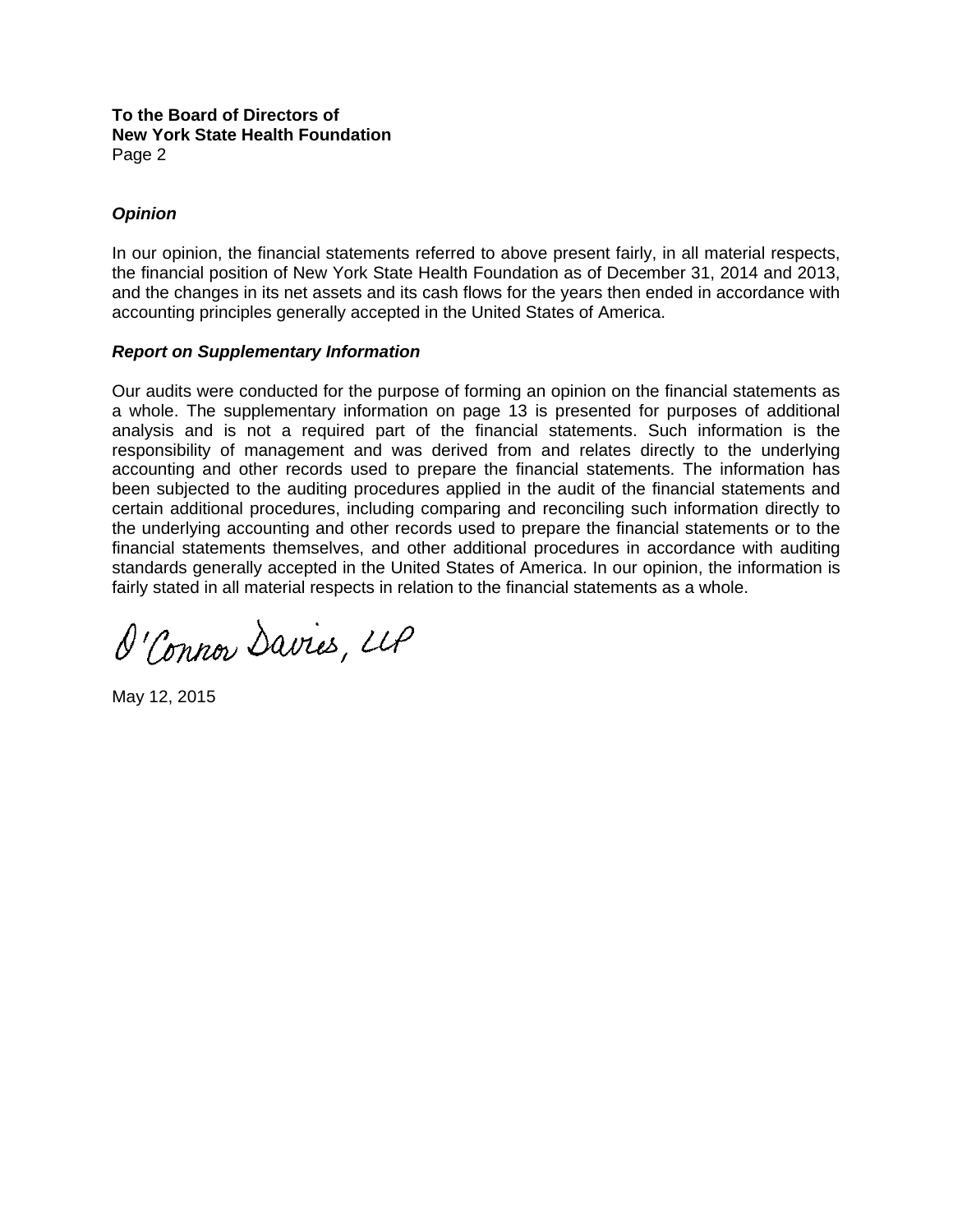Statements of Financial Position

|                                                              |                    | December 31       |  |  |  |
|--------------------------------------------------------------|--------------------|-------------------|--|--|--|
|                                                              | 2014               | 2013              |  |  |  |
| <b>ASSETS</b>                                                |                    |                   |  |  |  |
| Cash and cash equivalents                                    | \$<br>2,977,543    | \$<br>2,049,712   |  |  |  |
| Accrued investment income                                    | 4,037              | 378,205           |  |  |  |
| Grants receivable                                            |                    | 152,500           |  |  |  |
| Other receivables                                            | 410,391            |                   |  |  |  |
| Prepaid federal excise tax                                   | 223,000            | 186,000           |  |  |  |
| Program related investments                                  | 805,223            | 849,680           |  |  |  |
| Investments                                                  | 286,248,355        | 283,749,279       |  |  |  |
| Deposits and other assets                                    | 33,890             | 11,888            |  |  |  |
| Property and equipment, net                                  | 144,744            | 252,209           |  |  |  |
|                                                              | 290,847,183<br>\$. | \$287,629,473     |  |  |  |
| <b>LIABILITIES AND NET ASSETS</b><br>Liabilities             |                    |                   |  |  |  |
|                                                              | \$<br>230,613      | \$<br>359,472     |  |  |  |
| Accounts payable and accrued expenses<br>Grants payable, net | 5,257,724          | 5,720,841         |  |  |  |
| Deferred rent                                                | 628,882            | 601,468           |  |  |  |
| Deferred federal excise tax                                  | 1,111,000          | 861,000           |  |  |  |
| <b>Total Liabilities</b>                                     |                    |                   |  |  |  |
|                                                              | 7,228,219          | 7,542,781         |  |  |  |
| <b>Net Assets</b>                                            |                    |                   |  |  |  |
| Unrestricted net assets                                      | 283,403,964        | 280,086,692       |  |  |  |
| Temporarily restricted net assets                            | 215,000            |                   |  |  |  |
| <b>Total Net Assets</b>                                      | 283,618,964        | 280,086,692       |  |  |  |
|                                                              | 290,847,183<br>\$  | 287,629,473<br>\$ |  |  |  |

See notes to financial statements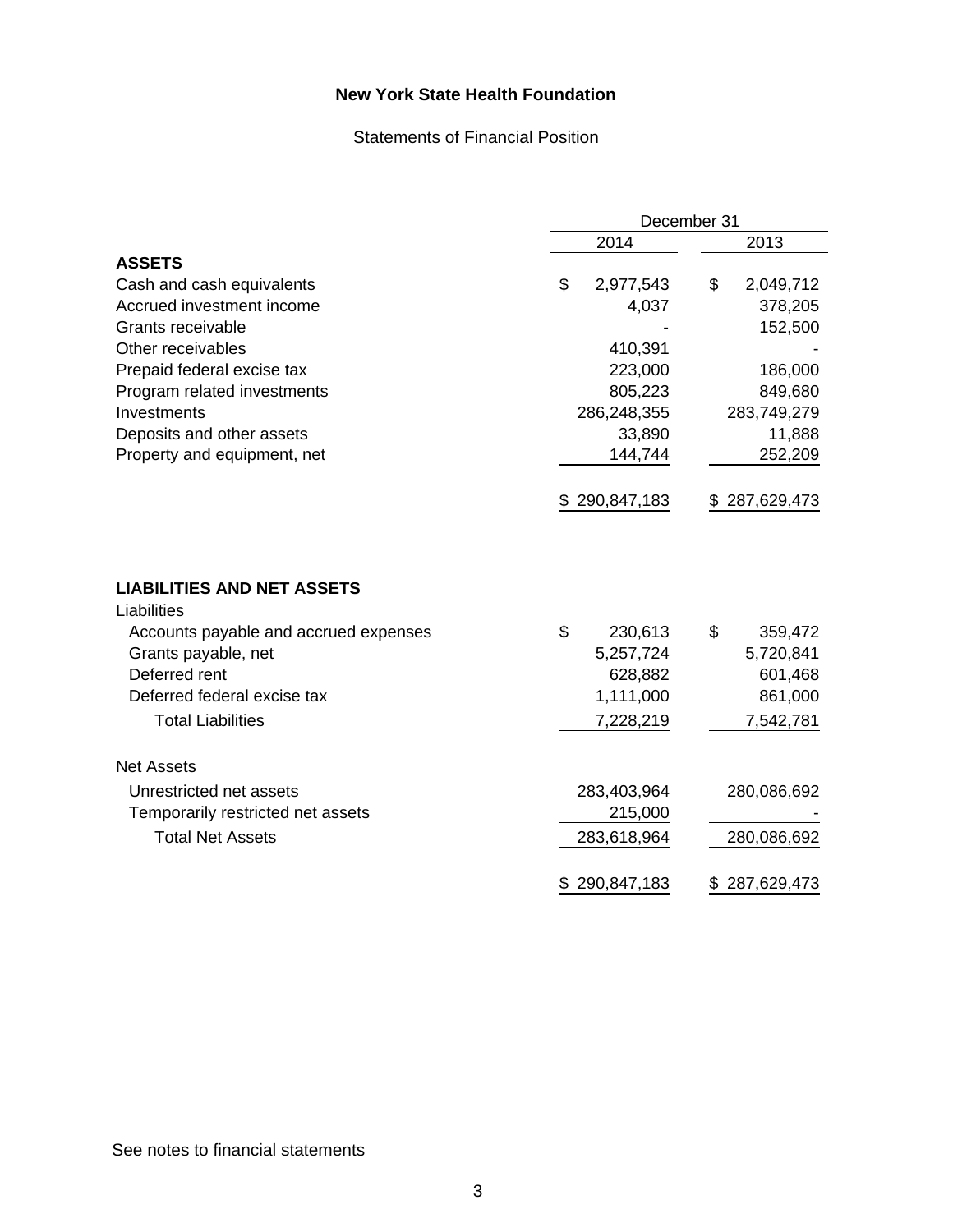#### Statements of Activities

|                                                                                                   | Year Ended December 31 |               |    |             |                 |    |               |
|---------------------------------------------------------------------------------------------------|------------------------|---------------|----|-------------|-----------------|----|---------------|
|                                                                                                   | 2014                   |               |    |             | 2013            |    |               |
|                                                                                                   |                        |               |    | Temporarily |                 |    |               |
|                                                                                                   |                        | Unrestricted  |    | Restricted  | Total           |    | Total         |
| <b>REVENUE AND SUPPORT</b>                                                                        |                        |               |    |             |                 |    |               |
| Investment Income                                                                                 |                        |               |    |             |                 |    |               |
| Interest and dividends                                                                            | \$                     | 3,005,213     | \$ |             | \$<br>3,005,213 | \$ | 3,332,226     |
| Net realized gain from sale of investments                                                        |                        | 2,416,781     |    |             | 2,416,781       |    | 10,309,431    |
| Less:                                                                                             |                        |               |    |             |                 |    |               |
| Investment expense                                                                                |                        | 818,400       |    |             | 818,400         |    | 982,882       |
| Net Investment Income                                                                             |                        | 4,603,594     |    |             | 4,603,594       |    | 12,658,775    |
| Rental income                                                                                     |                        | 60,025        |    |             | 60,025          |    | 49,088        |
| Contributions                                                                                     |                        |               |    | 215,000     | 215,000         |    | 305,000       |
| <b>Total Revenue and Support</b>                                                                  |                        | 4,663,619     |    | 215,000     | 4,878,619       |    | 13,012,863    |
| <b>EXPENSES</b>                                                                                   |                        |               |    |             |                 |    |               |
| <b>Program Services</b>                                                                           |                        |               |    |             |                 |    |               |
| Grants authorized, net of rescinded/refunded amounts<br>of \$1,130,166 and \$660,477, and present |                        | 8,361,020     |    |             | 8,361,020       |    | 8,023,826     |
| value discount of (\$14,641) and \$31,449                                                         |                        |               |    |             |                 |    |               |
| Program support, planning and development                                                         |                        | 3,898,197     |    |             | 3,898,197       |    | 3,745,188     |
| <b>Total Program Services</b>                                                                     |                        | 12,259,217    |    |             | 12,259,217      |    | 11,769,014    |
| Operations and governance                                                                         |                        | 707,650       |    |             | 707,650         |    | 668,633       |
| <b>Total Expenses</b>                                                                             |                        | 12,966,867    |    |             | 12,966,867      |    | 12,437,647    |
| Change in Net Assets Before Unrealized Gain                                                       |                        |               |    |             |                 |    |               |
| on Investments and Provision for Federal                                                          |                        |               |    |             |                 |    |               |
| <b>Excise Taxes</b>                                                                               |                        | (8,303,248)   |    | 215,000     | (8,088,248)     |    | 575,216       |
| Unrealized gain on investments                                                                    |                        | 12,533,520    |    |             | 12,533,520      |    | 8,986,360     |
| Provision for federal excise taxes                                                                |                        | (913,000)     |    |             | (913,000)       |    | (541, 727)    |
| Change in Net Assets                                                                              |                        | 3,317,272     |    | 215,000     | 3,532,272       |    | 9,019,849     |
| <b>NET ASSETS</b>                                                                                 |                        |               |    |             |                 |    |               |
| Beginning of year                                                                                 |                        | 280,086,692   |    |             | 280,086,692     |    | 271,066,843   |
| End of year                                                                                       |                        | \$283,403,964 |    | \$215,000   | \$283,618,964   |    | \$280,086,692 |

See notes to financial statements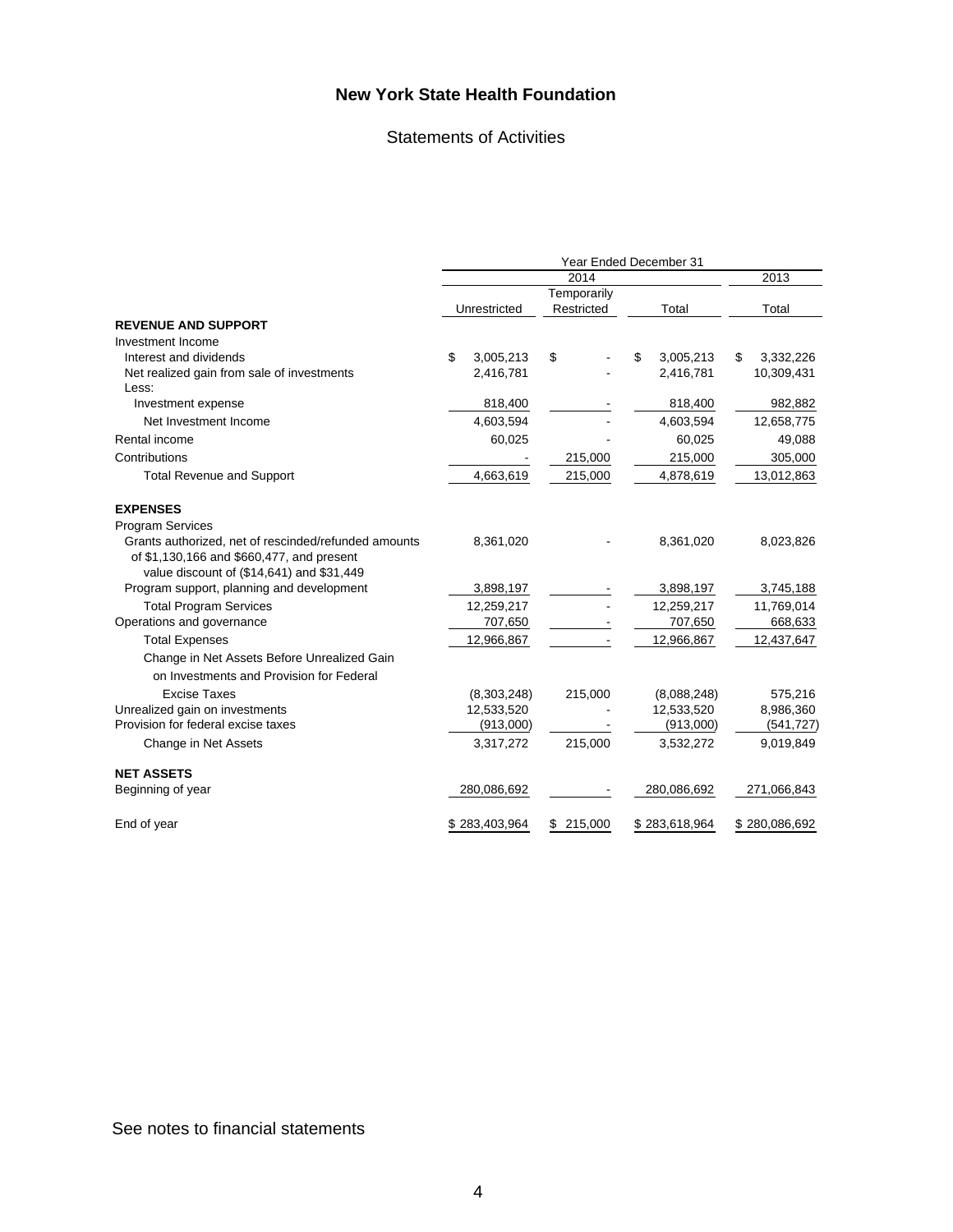#### Statements of Cash Flows

|                                               | <b>Year Ended</b> |                 |  |  |
|-----------------------------------------------|-------------------|-----------------|--|--|
|                                               | December 31       |                 |  |  |
|                                               | 2014              | 2013            |  |  |
| <b>CASH FLOWS FROM OPERATING ACTIVITIES</b>   |                   |                 |  |  |
| Change in net assets                          | 3,532,272<br>\$   | 9,019,849<br>\$ |  |  |
| Adjustments to reconcile change in net assets |                   |                 |  |  |
| to net cash from operating activities         |                   |                 |  |  |
| Depreciation                                  | 116,675           | 113,304         |  |  |
| Realized gain from sale of investments        | (2, 416, 781)     | (10, 309, 431)  |  |  |
| Unrealized gain on investments                | (12,533,520)      | (8,986,360)     |  |  |
| Deferred federal excise tax                   | 250,000           | 179,727         |  |  |
| Discount on grants payable                    | (14, 641)         | 31,449          |  |  |
| Amortization of deferred rent                 | 27,414            | 27,414          |  |  |
| Changes in operating assets and liabilities   |                   |                 |  |  |
| Accrued investment income                     | 374,168           | 292,496         |  |  |
| Grants receivable                             | 152,500           | (152, 500)      |  |  |
| Other receivables                             | (410, 391)        |                 |  |  |
| Prepaid excise tax                            | (37,000)          | (138,000)       |  |  |
| Deposits and other assets                     | (22,002)          | 7,083           |  |  |
| Accounts payable and accrued expenses         | (128, 859)        | 23,206          |  |  |
| Grants payable                                | (448, 476)        | (1,846,800)     |  |  |
| Net Cash From Operating Activities            | (11,558,641)      | (11, 738, 563)  |  |  |
| <b>CASH FLOWS FROM INVESTING ACTIVITIES</b>   |                   |                 |  |  |
| Repayment of program related investments      | 44,457            | 101,459         |  |  |
| Purchase of property and equipment            | (9,210)           | (57, 303)       |  |  |
| Proceeds from sale of investments             | 103,795,779       | 122,453,177     |  |  |
| Purchase of investments                       | (91, 344, 554)    | (110, 379, 112) |  |  |
| Net Cash From Investing Activities            | 12,486,472        | 12,118,221      |  |  |
| Net Change in Cash and Cash Equivalents       | 927,831           | 379,658         |  |  |
| <b>CASH AND CASH EQUIVALENTS</b>              |                   |                 |  |  |
| Beginning of year                             | 2,049,712         | 1,670,054       |  |  |
| End of year                                   | \$<br>2,977,543   | \$<br>2,049,712 |  |  |
| <b>SUPPLEMENTAL CASH FLOW INFORMATION</b>     |                   |                 |  |  |
| Federal excise taxes paid                     | 700,000<br>\$     | \$<br>500,000   |  |  |

See notes to financial statements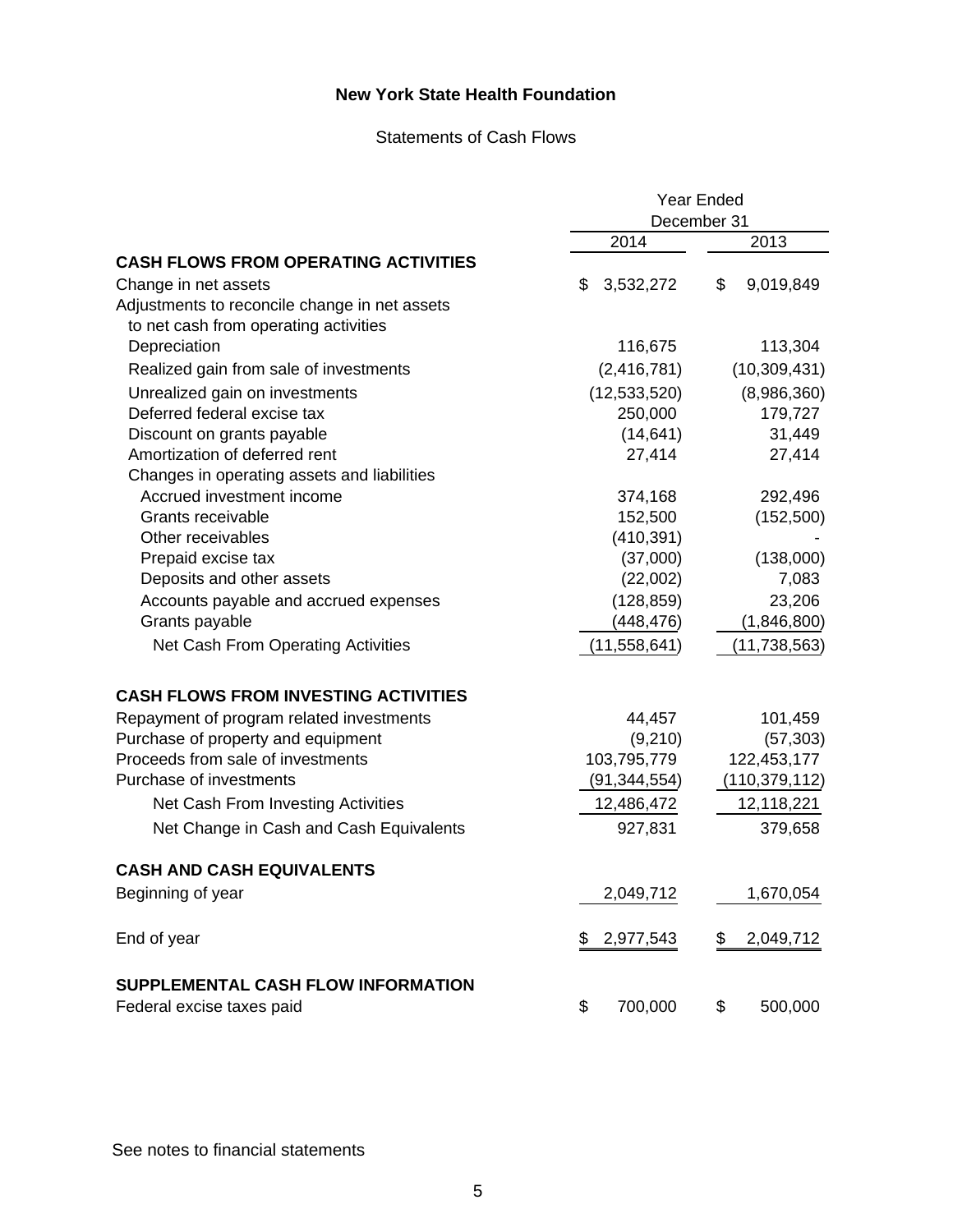Notes to Financial Statements December 31, 2014

#### **1. Organization**

New York State Health Foundation, formerly The New York Charitable Asset Foundation, (the "Foundation") is a New York not-for-profit corporation organized on October 25, 2002 to pursue tax-exempt charitable purposes. The Foundation was formed as part of the conversion of Empire HealthChoice, Inc. (doing business as Empire Blue Cross & Blue Shield) to a for-profit corporation. Pursuant to the legislation authorizing the conversion, the Foundation received five percent of the stock of WellChoice, the holding company for Empire. The Foundation provides funding and grants for the health care related needs of residents of the State of New York ("NYS"), including without limitation, (i) expansion of access to health care by extending health insurance coverage to NYS residents who cannot afford to purchase their own coverage or who have coverage that is inadequate to meet their needs, (ii) expansion and enhancement of access to health care by augmenting and creating health care programs that deliver services to populations that are unable to access health care or that improve public health, (iii) augmentation of its other program priorities by supporting programs that inform and educate NYS residents about public health issues and empower communities to address the issues by becoming more effective at identifying and articulating health care needs and implementing solutions, and (iv) conducting any and all lawful activities which may be useful in accomplishing the foregoing purposes.

Assets, liabilities and net assets of the New York State Health Foundation Trust (the "Trust"), a revocable trust, are included in the accompanying financial statements. The Foundation is the sole trustee and beneficiary of the Trust.

# **2. Summary of Significant Accounting Policies**

#### *Basis of Presentation and Use of Estimates*

The accompanying financial statements have been prepared in accordance with accounting principles generally accepted in the United States of America (U.S. GAAP), which requires management to make estimates and assumptions that affect the reported amounts of assets and liabilities and disclosure of contingent assets and liabilities at the date of the financial statements and the reported amounts of revenue and expenses during the reporting period. Accordingly actual results could differ from those estimates.

# *Cash and Cash Equivalents*

Cash and cash equivalents consist of checking and money market accounts. The Foundation considers all highly liquid debt instruments available for current use with a maturity date of three months or less at the date of purchase to be cash equivalents.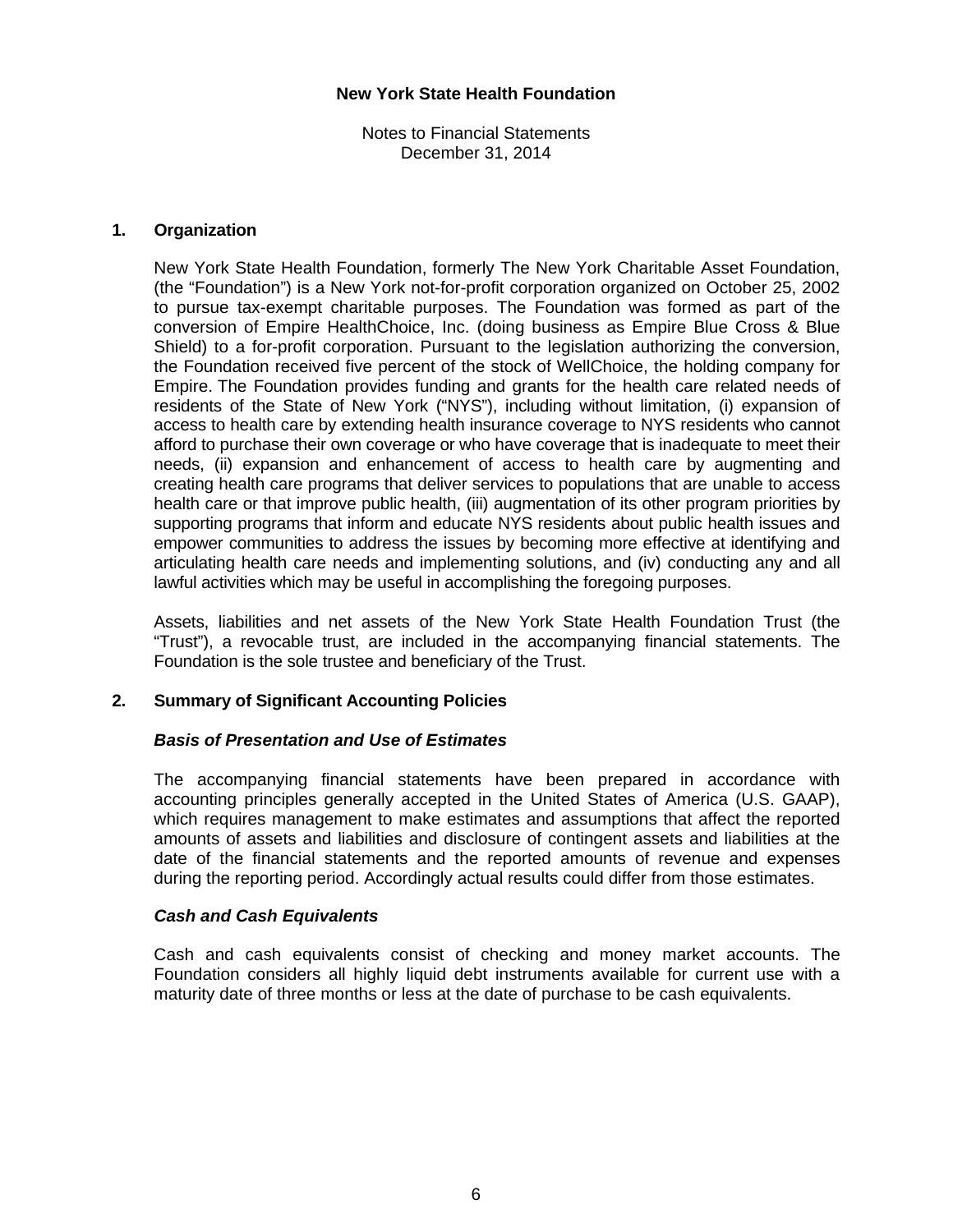Notes to Financial Statements December 31, 2014

## **2. Summary of Significant Accounting Policies** *(continued)*

#### *Fair Value of Financial Instruments*

The Foundation follows U.S. GAAP guidance on Fair Value Measurements which defines fair value and establishes a fair value hierarchy organized into three levels based upon the input assumptions used in pricing assets. Level 1 inputs have the highest reliability and are related to assets with unadjusted quoted prices in active markets. Level 2 inputs relate to assets with other than quoted prices in active markets which may include quoted prices for similar assets or liabilities or other inputs which can be corroborated by observable market data. Level 3 inputs are unobservable inputs and are used to the extent that observable inputs do not exist.

# *Investments Valuation*

Investments are stated at fair value. The fair value of alternative investments has been estimated using the Net Asset Value ("NAV") as reported by the management of the respective alternative investment fund. U.S. GAAP guidance provides for the use of NAV as a "Practical Expedient" for estimating fair value of alternative investments. NAV reported by each alternative investment fund is used as a practical expedient to estimate the fair value of the Foundation's interest therein and their classification within Level 2 or 3 is based on the Foundation's ability to redeem its interest in the near term.

#### *Investment Income Recognition*

Purchases and sales of securities are recorded on a trade-date basis. Interest income is recorded on the accrual basis and dividends are recorded on the ex-dividend date. Realized gains and losses on the sale of investments are computed on the specific identification basis. Realized and unrealized gains and losses are included in the determination of the change in net assets.

#### *Property and Equipment*

Furniture and equipment are carried at cost. Leasehold improvements are depreciated over the lesser of the life of the asset or the term of the lease. Depreciation is recorded using the straight-line method over the estimated useful lives of the assets, which ranges from 3 to 5 years. Physical assets acquired with costs in excess of \$1,000 and having a period of benefit in excess of one year are capitalized.

#### *Grants*

 The liability for grants is recognized when specific grants are authorized by the Board of Directors and the recipients have been notified in an award letter.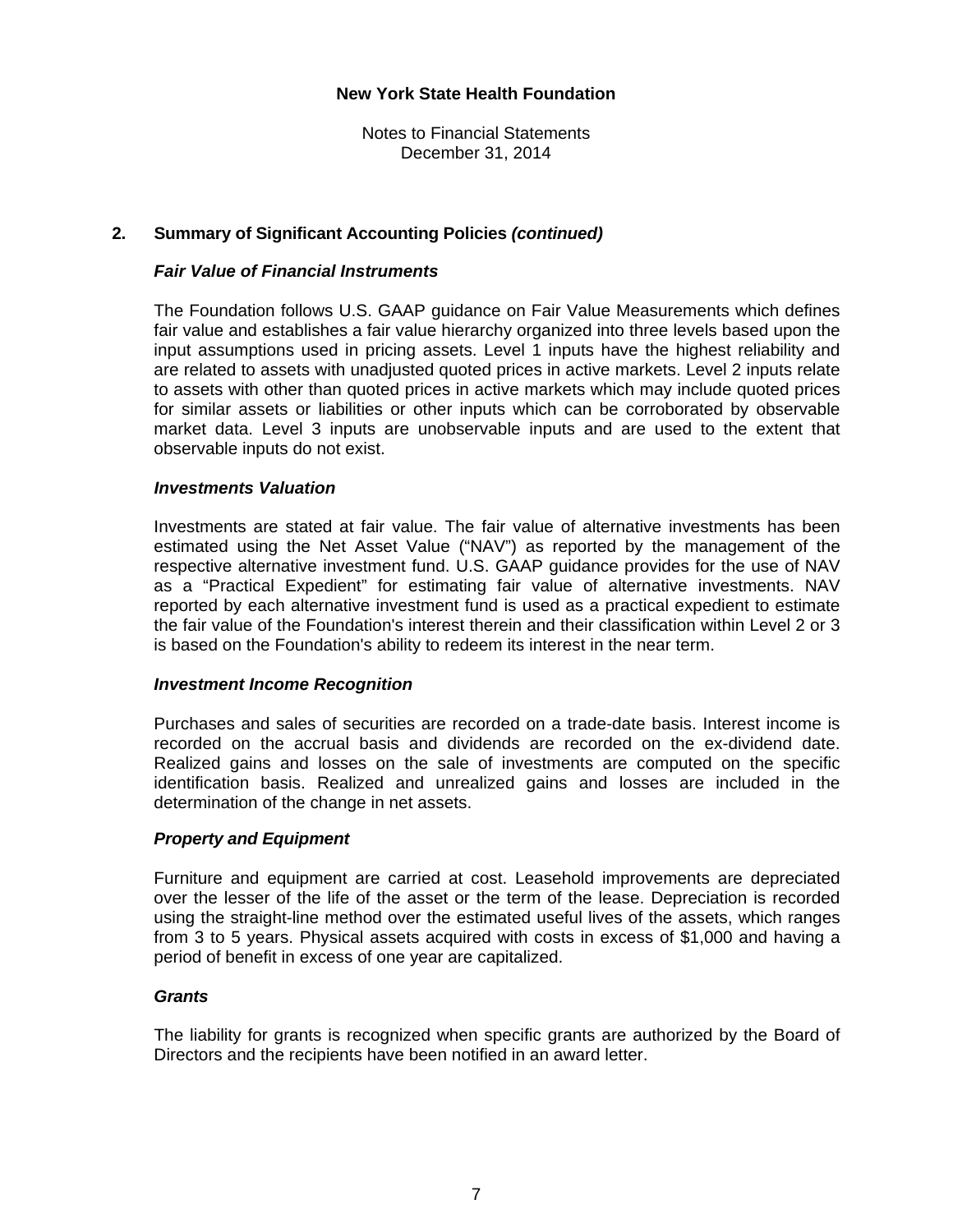Notes to Financial Statements December 31, 2014

## **2. Summary of Significant Accounting Policies (***continued)*

#### *Presentation of Net Assets*

Net assets are classified based on the existence or absence of donor-imposed restrictions. Accordingly, the Foundation's net assets and changes therein are classified as permanently restricted, temporarily restricted or unrestricted. The Foundation does not have any permanently restricted net assets.

#### *Contributions*

Contributions are recorded as temporarily restricted support if they are received with donor stipulations that limit the use of the contribution or that have time restrictions. When a temporary restriction expires, that is, when a stipulated time restriction ends or purpose restriction is accomplished, temporarily restricted net assets are reclassified as unrestricted net assets and reported in the statement of activities as net assets released from restrictions. Contributions that are restricted by the donor are reported as an increase in unrestricted net assets if the restriction expires in the reporting period in which the contribution is received.

# *Accounting for Uncertainty in Income Taxes*

The Foundation recognizes the effect of income tax positions only if those positions are more likely than not to be sustained. Management has determined that the Foundation had no uncertain tax positions that would require financial statement recognition or disclosure. The Foundation is no longer subject to examinations by the applicable taxing jurisdictions for periods prior to 2011.

#### *Subsequent Events Evaluation by Management*

Management has evaluated subsequent events for disclosure and/or recognition in the financial statements through the date that the financial statements were available to be issued, which is May 12, 2015.

# **3. Concentrations of Credit Risk**

The Foundation's financial instruments that are potentially exposed to concentration of credit risk consist of cash, cash equivalents and investments. The Foundation places its cash and cash equivalents with quality financial institutions. The gold exchange traded fund represents interest in physical gold held by a custodial bank. Equity funds are in commingled vehicles organized as either Common Trust Funds or Exchange Traded Funds. At times, cash balances may be in excess of FDIC insurance limit. The Foundation routinely assesses the financial strength of its cash, cash equivalents and investment portfolio. As a consequence, concentrations of credit risk are limited.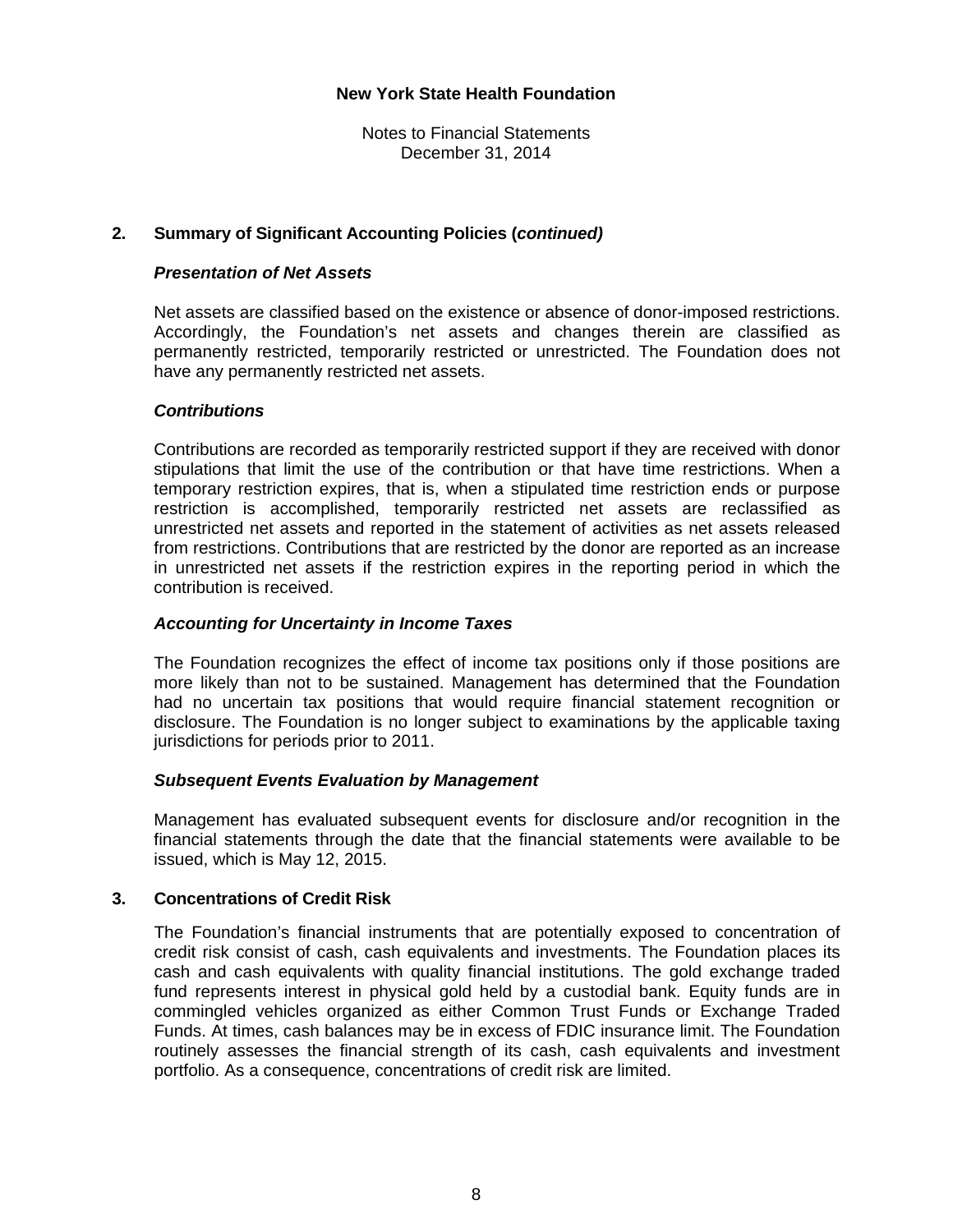Notes to Financial Statements December 31, 2014

# **4. Property and Equipment**

Property and equipment consists of the following as of December 31,

|                                | 2014      | 2013      |
|--------------------------------|-----------|-----------|
| Furniture and equipment        | \$502,353 | \$744,932 |
| Leasehold improvements         | 132,562   | 132,562   |
|                                | 634,915   | 877,494   |
| Less: accumulated depreciation | 490,171   | 625,285   |
|                                | \$144,744 | \$252,209 |

 The Foundation disposed of \$251,789 in full depreciated property and equipment during the year ended December 31, 2014.

## **5. Investments**

The following are major categories of investments measured at fair value on a recurring basis at December 31, grouped by fair value hierarchy:

|                                                                                                   | 2014                                         |                    |                                              |  |  |
|---------------------------------------------------------------------------------------------------|----------------------------------------------|--------------------|----------------------------------------------|--|--|
|                                                                                                   | Level 1                                      | Level <sub>2</sub> | Total                                        |  |  |
| <b>Exchange Traded Funds</b><br><b>Equity fund</b><br>Fixed income fund<br>Natural resources fund | \$<br>41,473,134<br>84,638,232<br>13,585,000 | \$                 | \$<br>41,473,134<br>84,638,232<br>13,585,000 |  |  |
| Mutual fund, short-term<br>Alternative Investments                                                | 50                                           |                    | 50                                           |  |  |
| Equity funds                                                                                      |                                              | 146,551,939        | 146,551,939                                  |  |  |
|                                                                                                   | \$139,696,416                                | 146,551,939<br>S   | \$286,248,355                                |  |  |
|                                                                                                   |                                              | 2013               |                                              |  |  |
|                                                                                                   | Level 1                                      | Level <sub>2</sub> | Total                                        |  |  |
| <b>Exchange Traded Funds</b>                                                                      |                                              |                    |                                              |  |  |
| <b>Equity fund</b>                                                                                | \$<br>38,616,531                             | \$                 | \$<br>38,616,531                             |  |  |
| Fixed income fund                                                                                 | 69,924,510                                   |                    | 69,924,510                                   |  |  |
| Natural resources fund                                                                            | 10,728,080                                   |                    | 10,728,080                                   |  |  |
| Mutual fund, equity                                                                               | 16,862,990                                   |                    | 16,862,990                                   |  |  |
| Corporate bonds                                                                                   |                                              | 18,198,173         | 18,198,173                                   |  |  |
| Taxable municipal bonds<br>Alternative Investments                                                | 2,155,190                                    |                    | 2,155,190                                    |  |  |
| Equity funds                                                                                      |                                              | 127,256,163        | 127,256,163                                  |  |  |
| Money market fund                                                                                 |                                              | 7,642              | 7,642                                        |  |  |
|                                                                                                   | 138,287,301<br>\$                            | 145,461,978        | 283,749,279                                  |  |  |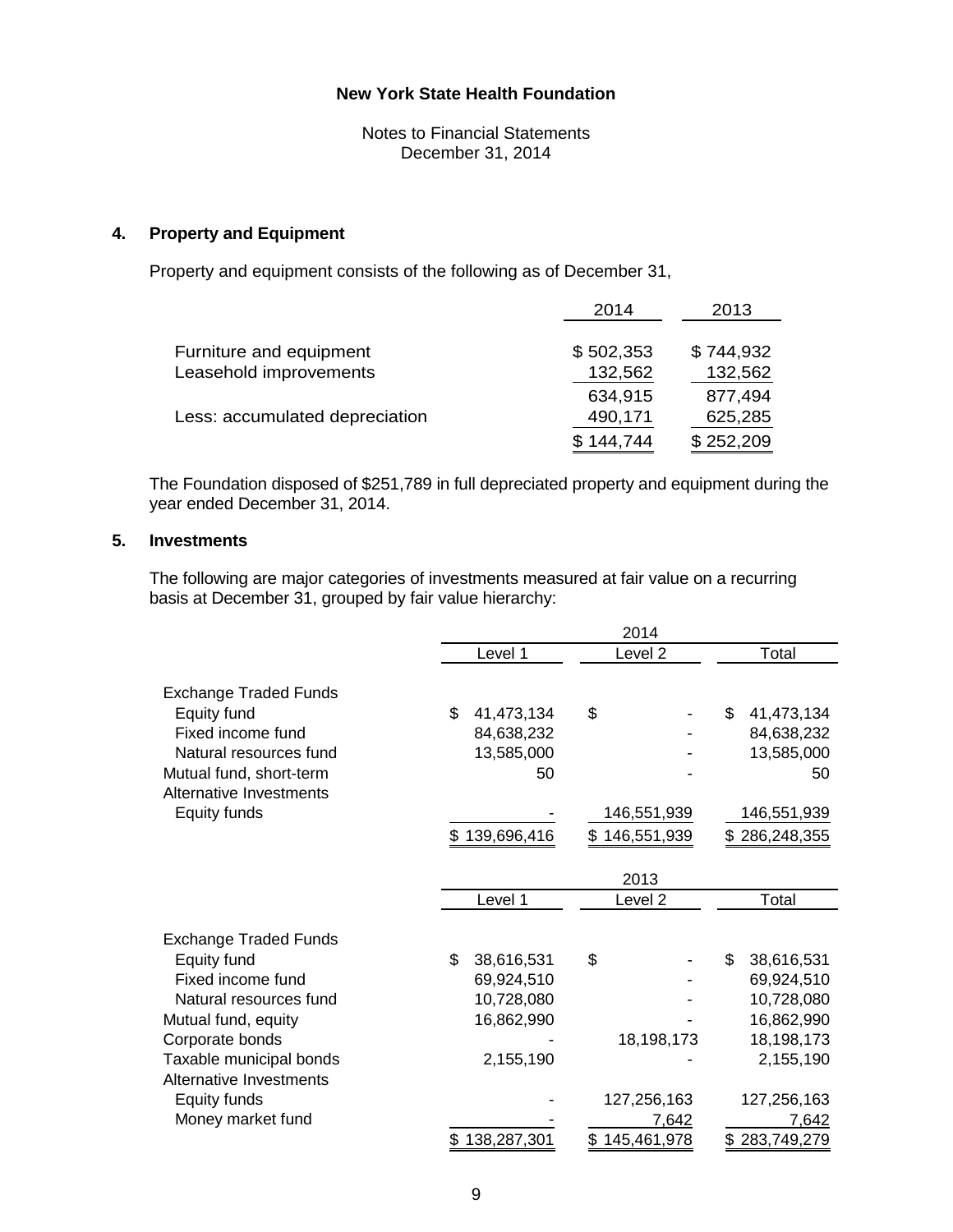Notes to Financial Statements December 31, 2014

#### **5. Investments (***continued***)**

 Information regarding investments valued using NAV as practical expedient at December 31, 2014 is as follows:

|                              |             | Redemption              |                                      |                             |
|------------------------------|-------------|-------------------------|--------------------------------------|-----------------------------|
|                              | Fair Value  | Unfunded<br>Commitments | Frequency (If<br>Currently Eligible) | Redemption<br>Notice Period |
|                              |             |                         |                                      |                             |
| Equity funds (see "a" below) | 146,551,939 | -                       | Daily                                | 3 Days                      |

a. These assets are in vehicles organized as collective trust funds and the value of the Foundation's interest in these investments is reported by their respective fund managers. The funds include index funds for domestic equities using the Russell 1000 Index and global equities using the Morgan Stanley All Country World Index (excluding US).

Investments organized as collective trust funds are considered alternative investments for financial reporting purposes. The Foundation believes that there is little risk regarding the valuation of these assets: all of the investments comprise publicly traded securities where market values are readily available and almost all have few restrictions on redemption by the Foundation. All of the investments may be redeemed daily.

As of December 31, 2014, four individual investments represented approximately 35%, 30%, 16% and 14% of total investments. As of December 31, 2013, four individual investments represented approximately 25%, 19%, 17% and 14% of total investments. All four of these investments were in broadly diversified index funds.

#### **6. Program Related Investments (PRIs)**

The Foundation made loans to two charitable organizations totaling \$1,188,592 to assist in program related activities. PRIs, defined in IRC 4944(c), have a primary purpose of advancing the mission of the Foundation without a significant purpose of the production of income or the appreciation of property. PRIs are treated as charitable distributions on Internal Revenue Service Form 990-PF, the tax and information return filed by private foundations for minimum-distribution requirement purposes. In 2014 and 2013, \$44,457 and \$101,459 was repaid on the loans, respectively.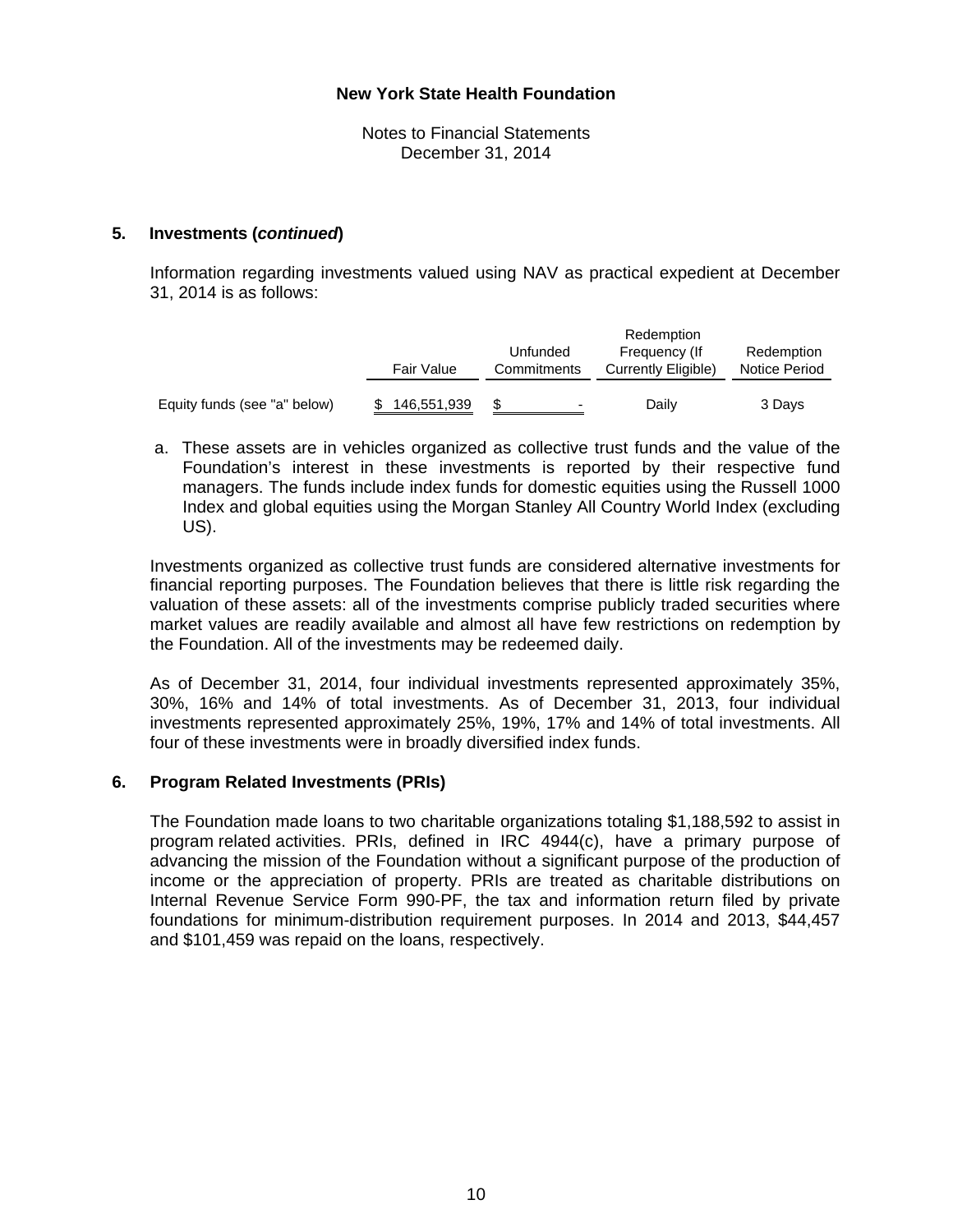Notes to Financial Statements December 31, 2014

#### **7. Federal Excise Tax**

 The Foundation is exempt from federal income taxes under Section 501(c)(3) and 509(a) of the Internal Revenue Code and has been further classified as a "private foundation." The Foundation is subject to an excise tax on its net investment income.

 Excise taxes consist of two components: current taxes based upon net investment income and deferred taxes which arise from the difference between the tax cost of the investments and the fair value.

For the years ended December 31, federal excise tax expense consisted of the following:

|                     | 2014               | 2013                 |  |  |
|---------------------|--------------------|----------------------|--|--|
| Current<br>Deferred | 663,000<br>250,000 | \$362,000<br>179,727 |  |  |
|                     | 913,000            | \$541,727            |  |  |

#### **8. Grants Payable**

 The Foundation has entered into grant commitments with certain organizations. Payments to these organizations at December 31, are to be made as follows:

|                              | 2014        | 2013        |
|------------------------------|-------------|-------------|
|                              |             |             |
| Less than one year           | \$3,742,544 | \$4,287,936 |
| One to three years           | 1,584,703   | 1,487,787   |
|                              | 5,327,247   | 5,775,723   |
| Less: present value discount | 69,523      | 54,882      |
| Grants payable, net          | \$5,257,724 | \$5,720,841 |

 To reflect the time value of money, grants payable as of December 31, 2014 and 2013 were discounted to the present value using the Federal Reserve business lending rate of 3.85% and 3.34%, respectively.

#### **9. Temporarily Restricted Net Assets**

In 2014, the Foundation received two grants from private foundations. One of the grants totaling \$115,000 will be used to support the Foundation's statewide initiative to provide insurance enrollment assistance to underserved communities. The second grant totaling \$100,000 will be used to evaluate the South Bronx Healthy and Livable Neighborhoods program. It is the intention that both grants will be redistributed to two charitable organizations. At December 31, 2013, the Foundation did not have any temporarily restricted net assets.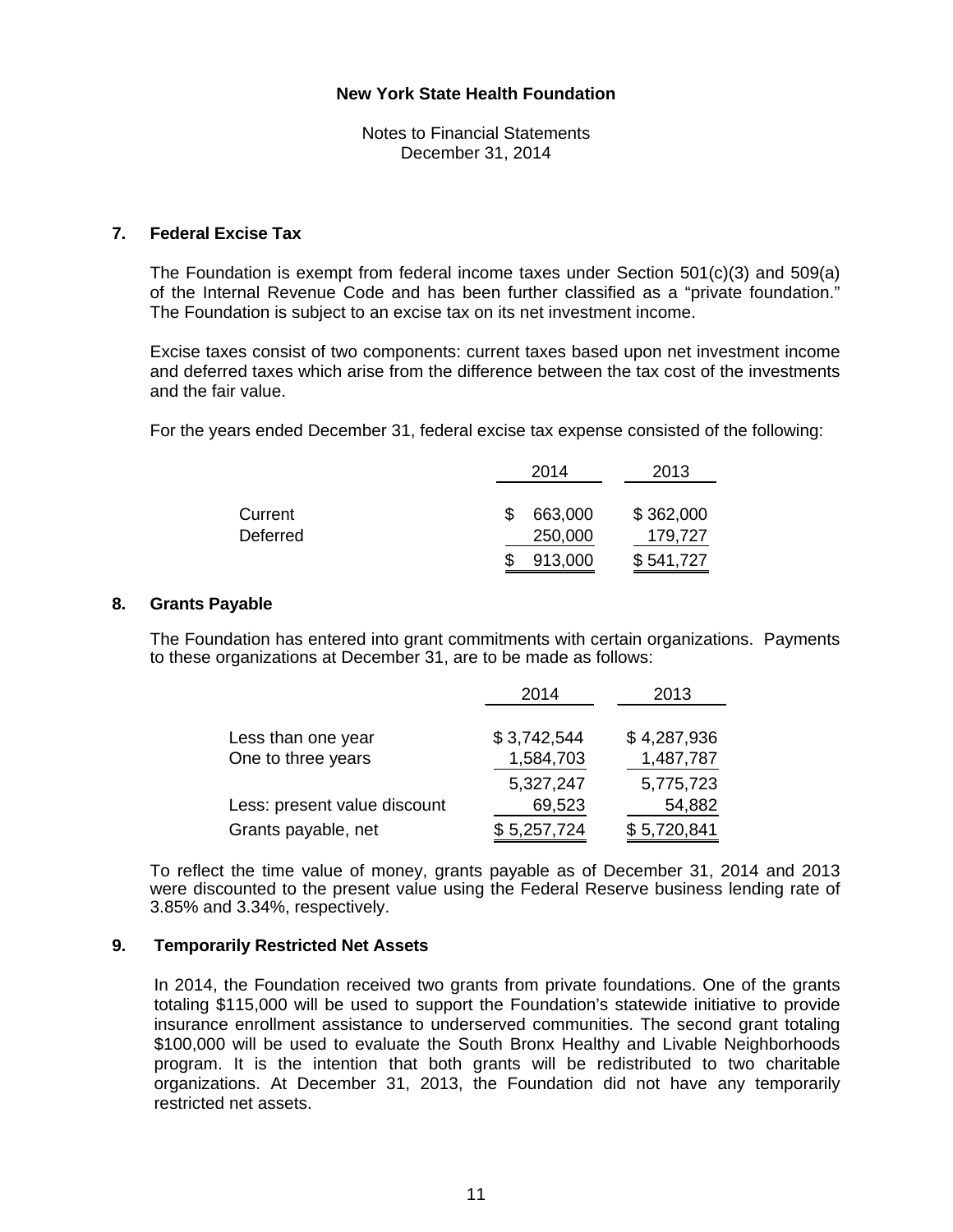Notes to Financial Statements December 31, 2014

#### **10. Retirement Plans**

 The Foundation maintains a 403(b) defined contribution plan, which covers all employees that meet eligibility requirements. The Foundation matched employee contributions up to 7.5% of their annual salary in 2014 and 2013. The Foundation made an additional 5% discretionary employer contribution to the 403(b) plan in 2014 and 2013. The Foundation made contributions totaling \$301,062 and \$279,886 to the plan for 2014 and 2013, respectively. The Foundation also maintains a 457(b) plan that is limited to senior level management employees. The Foundation does not make contributions to the 457(b) plan.

#### **11. Commitments**

The Foundation has a lease for its office space in New York City expiring in 2027. The lease contains escalation clauses that provide for increase in payments resulting from increases in real estate taxes and certain other building expenses in excess of the base period amounts. The Foundation's policy is to record base rent on a straight-line basis over the term of the lease.

The future minimum rental payments under the lease agreement are:

| 2015       | 544,000<br>S |
|------------|--------------|
| 2016       | 600,667      |
| 2017       | 612,000      |
| 2018       | 612,000      |
| 2019       | 612,000      |
| Thereafter | 4,029,000    |
|            | \$7,009,667  |

Rent expense totaled \$571,414 for both 2014 and 2013.

The Foundation leases part of this space to a third party. This agreement is renewable on a quarterly basis. Rental income in 2014 and 2013 was \$60,025 and \$49,088, respectively.

\* \* \* \* \*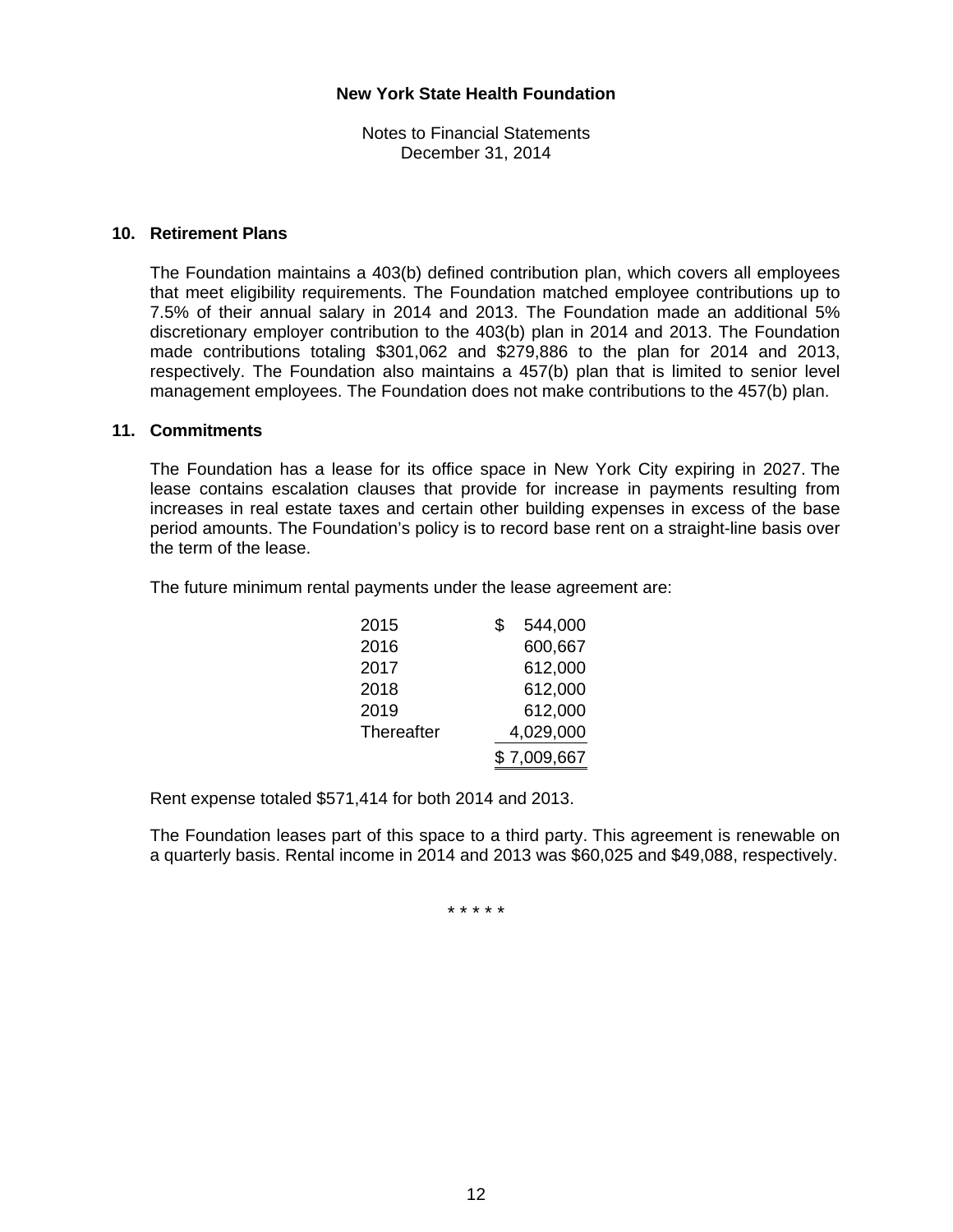Supplementary Information

For the Year Ended December 31, 2014 (With Summarized Totals for the Year Ended December 31, 2013)